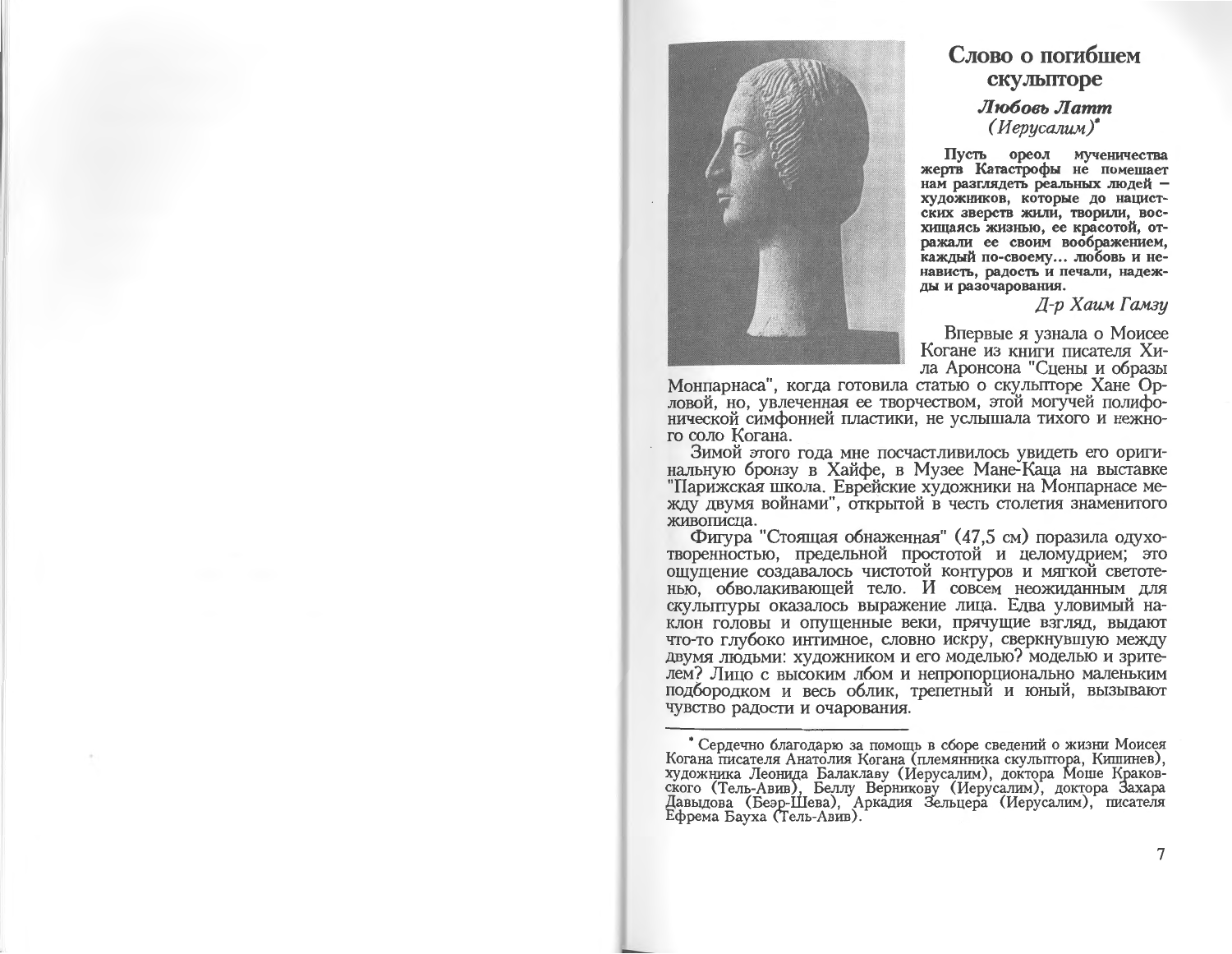В каталоге выставки, включавшем двадцать восемь имен еврейских художников знаменитой школы, краткая биографическая справка о Когане завершалась страшными словами: "Моисей Коган погиб во время Катастрофы в концентрационном лагере".

Что известно о жизни скульптора? Существует ли скольконибуль полная биография или хотя бы альбом с пространной статьей о его творчестве? Таких изданий не было ни при жизни скульптора, ни после его трагической гибели. И тем не менее он не принадлежит к числу неизвестных художников. Напротив, его имя вошло в солидные биографические словари художников, фигурирует в каталогах не менее чем полутора

лесятков групповых выставок, отмечено в капитальном труде о еврейском искусстве Сесиля Рота. За его творчеством следили и регулярно писали о нем критики начиная с немецкого журнала "Deutsche Kunst und Decoration" и заканчивая русским журналом "Аполлон". Все это позволяет воссоздать его биографию. как мозаику из драгоценных камней и смальт.

В 1955 году в Париже в галерее Зак на Rue de l'Abbaye состоялась первая мемориальная выставка Когана. Там было представлено множество рисунков, гравюр  $\mathbf{M}$ скульптурных произведений художника. Предисловие к каталогу написал один из крупнейших искусствоведов современности Джон Ревалд\*. Его

de de de

Moïse KOGAN



<sup>\*</sup> Автор десятка книг, известный русскоязычному читателю по фундаментальным томам "История импрессионизма" и "Постимпрессионизм".  $($ Примеч. авт.)

небольшая статья о Когане пронизана такой истинной любовью и нежностью к художнику, таким искренним признанием его значимости, какое не всегда найдешь в объемистой монографии.

"Я не был лично знаком с Моисеем Коганом. - пишет он. - но его работы произвели на меня сильное впечатление... Впервые я обратил внимание на его изящные статуэтки в Музее Гамбурга, а позднее увидел большую витрину с его скульптурой в Музее декоративного искусства в Париже, когла он еще не был знаменит. Я много раз приходил сюла любоваться ими, а позднее представился случай приобрести их и наслаждаться у себя дома... они завораживали меня каким-то исходившим от них волшебством... я подолгу смотрел на них. стремясь проникнуть в тайну их изысканного изящества... Простые позы, грациозные формы, они кажутся созданными из горячей и живой плоти. В специально заведенную папку, где я хранил статьи и фотографии работ Майоля, я складывал и статьи и репродукции работ Когана".

"Он жил в своем собственном мире, - рассказывает Ревалд, - не стремясь обратить на себя внимание, которого заслужил. Я вспоминаю, что Майоль рассказывал мне о Когане с уважением и нежностью". Далее Ревалд дважды повторяет сожаление о том, что ежедневно любуясь творениями рук Когана, не познакомился с ним лично.

Из этой же небольшой статьи узнаем о его посещении вскоре после войны - последней мастерской скульптора, куда Ревалда привел его друг Райкис, который, вероятно, был также другом Моисея. Райкис намеревался организовать ретроспективную выставку скульптора (видимо, ту самую, которая была осуществлена лишь в 1955 году). "Это был трогательный визит. Маленькая некомфортабельная квартирка скульптора, где мы застали вдову Когана, массу незаконченных или разбитых работ, спасенных фрагментов, множество рисунков... И еще больше - грустных воспоминаний".

Обращаясь к тем материалам, которые мне удалось найти о М. Когане, я хочу напомнить о том, что миф о "юго-восточном захолустье", "убогом еврейском местечке", с которым сталкиваешься, читая некоторые статьи современников скульптора, давно развеян. И мы не станем удивляться появлению замечательного художника из этих краев.

Моисей Коган родился 24 (12) мая 1879 года в г. Оргееве. неподалеку от Кишинева. Здесь спустя два десятилетия появится на свет еврейско-русский поэт Ловид Кнут, воспевший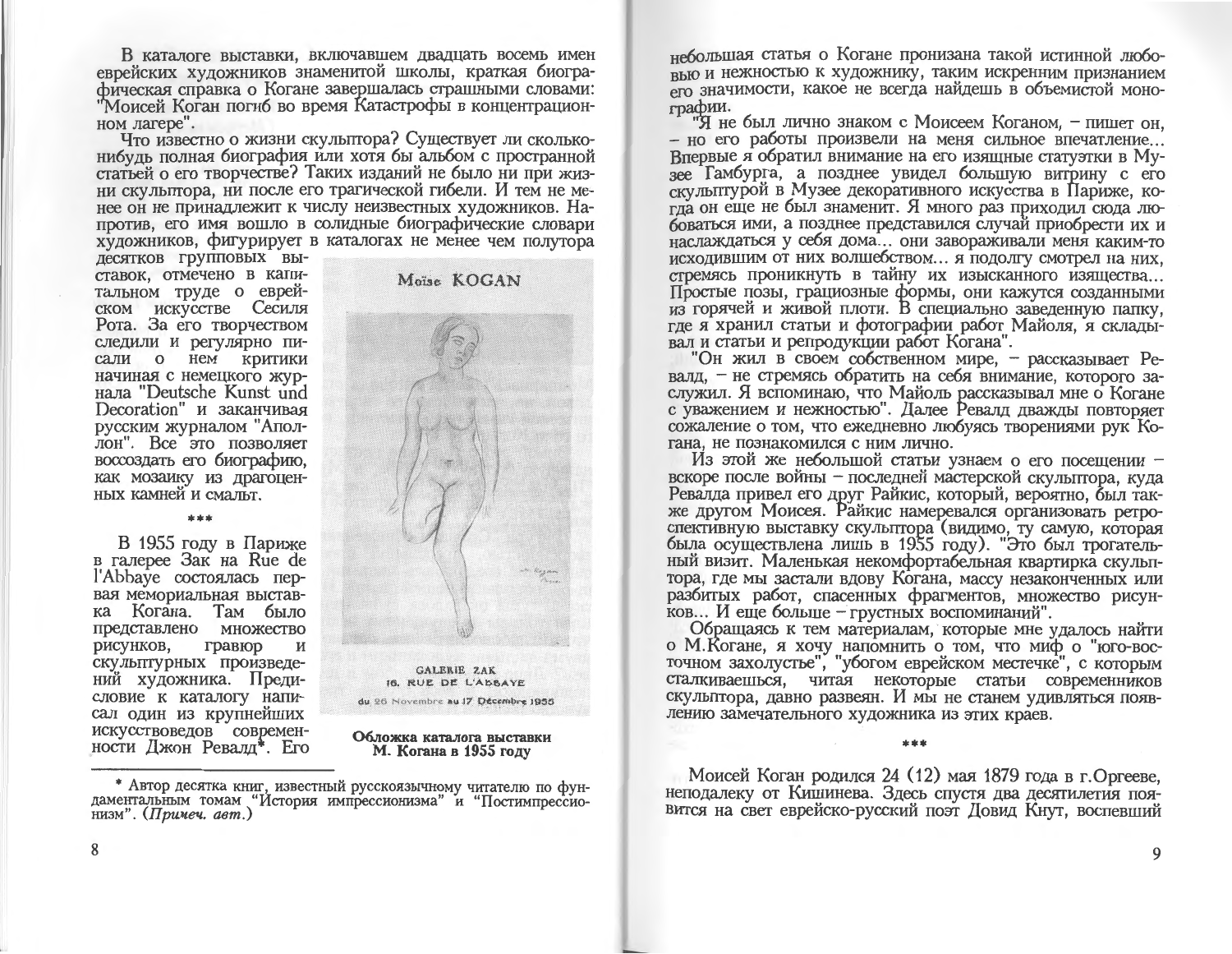Кишинев, где жил когда-то Пушкин и где даже воздух пропитан поэзией. В Кишиневе прошли гимназические годы Моисея.

Семья Когана была респектабельной и религиозной, и мальчик получил традиционное еврейское образование в хедере. Как сообщает Габриэль Тальпир, одним из предков Когана был раби Эфраим Слантер (1810 - 1881), родоначальник лвижения "Ха мусар" ("Нравственность"). Семья Коганов дала немало талантливых писателей, художников, поэтов.

У мальчика с детства обнаружились недюжинные способности к рисованию, но родители решили дать сыну практическую специальность и по окончании гимназии, в 1897 году, отправили восемнадцатилетнего юношу в Одессу изучать химию.

Максимилиан Волошин называл Одессу "последним сосрелоточием русской культуры и умственной жизни".

Одесса! Воспетая десятками поэтов, отстроенная знаменитыми архитекторами, Одесса, с ее широкими бульварами и шумными набережными, напоенная запахами моря и акаций; с ее символом - "Дюком", памятником герцогу Ришелье, и ее гордостью - величественной Потемкинской лестницей. Таков город, где будущему скульптору предстояло провести шесть лет.

Кто не знает о возникновении южно-русской литературной школы в Одессе! Самые популярные и читаемые писатели: В. Катаев, Евг. Петров, Илья Ильф, В. Инбер. И современники Когана – Ахад ха-Ам, Х.Н.Бялик, Зеев Жаботинский. Одесситы зачитывались фельетонами Жаботинского в "Одесских новостях", любители театра смотрели его пьесы в Одесском театре.

Мимо всего этого не мог пройти студент Моисей Коган. Как не мог он и не посещать "четверги" в особняке на Княжеской. 27. где собиралась вся интеллектуальная Одесса.

Хозяин дома, художник Евгений Иосифович Буковицкий, ученик К.К. Костанди, в своем недавно построенном доме предусмотрел мастерские для художников, комнаты для гостей, зал для бесед и диспутов. Многие, в том числе художник и критик П.А.Нилус, писатель Иван Бунин и другие, подолгу живали у этого человека, которого называли южно-русским Третьяковым. Немало посетителей дома Евгения Йосифовича, да и сам хозяин оказались прототипами рассказов Чехова, Куприна, Бунина. Особняк на Княжеской был неофициальным центром культурной жизни Одессы.

Среди многочисленных автографов в альбоме для посетителей есть имя В.В.Кандинского. Видимо, здесь и состоялось знакомство Моисея Когана с Кандинским и Явленским. переросшее в продолжительную дружбу. Эти художники, уехав учиться в Германию, ежегодно появлялись в Одессе. Не под их ли влиянием у Моисея и его брата Шнеера Когана<sup>1</sup> созрело решение посвятить себя искусству? Во всяком случае. в 1903 году они отправились в Мюнхен и поступили в мюнхенскую Академию изящных искусств.

В конце XIX - начале XX столетия Мюнхен стал художественным центром Европы, притягивавшим талантливых хуложников, главным образом из стран Восточной Европы. и играл роль, которую спустя десятилетие уступит Парижу.

В Мюнхене была большая колония русских художников. В левяностых годах сюда приехали Игорь Грабарь, Д.Н.Карловский, М.В.Веревкина - сестра В.В.Веревкиной, ученицы И. Е. Репина, блестящий кавалерийский офицер в отставке А. Явленский. Они стали учениками известного педагога Антона Ашбе<sup>2</sup>, аутсайдера, не связанного с Академией.

После 1896 года в Германию проникает стиль, который во Франции назывался *арт нуво*, в России - модерн; здесь он получил название югендстиль по журналу "Югенд". Его основная концепция требовала проникновения искусства в сферу повседневного быта, эстетизации последнего. И как следствие этого орнаментальное оформление как интерьера, так и экстерьера приобрело большое значение, выдвинув на передний план прикладное искусство.

Незадолго до приезда Моисея Когана в Мюнхен здесь с большим успехом прошла выставка прикладного искусства; особенно нашумела экспозиция монументальных вышивок и ковров Г.Обриса, одного из ведущих представителей югендстиля наряду с Ф.Штуком.

Двадцатилятилетний Моисей целиком погрузился в эту деловую творческую атмосферу и начал пробовать себя в самых разных видах прикладного искусства<sup>3</sup>. Он режет геммы, отливает медали, создает декоративные терракотовые вазы, делает рисунки для ковров и вышивок и сам же их исполняет. В отличие от Г.Обриса Моисей тяготеет не к монументальным формам, а к камерным, рассчитанным на небольшое помещение и обращенным к отдельному человеку.

de de de

В 1908 году состоялась совместная выставка Берлинского и Мюнхенского Сецессионов<sup>4</sup>, где любители изящного увидели три небольших бронзовых рельефа (17х9 см) работы Мои-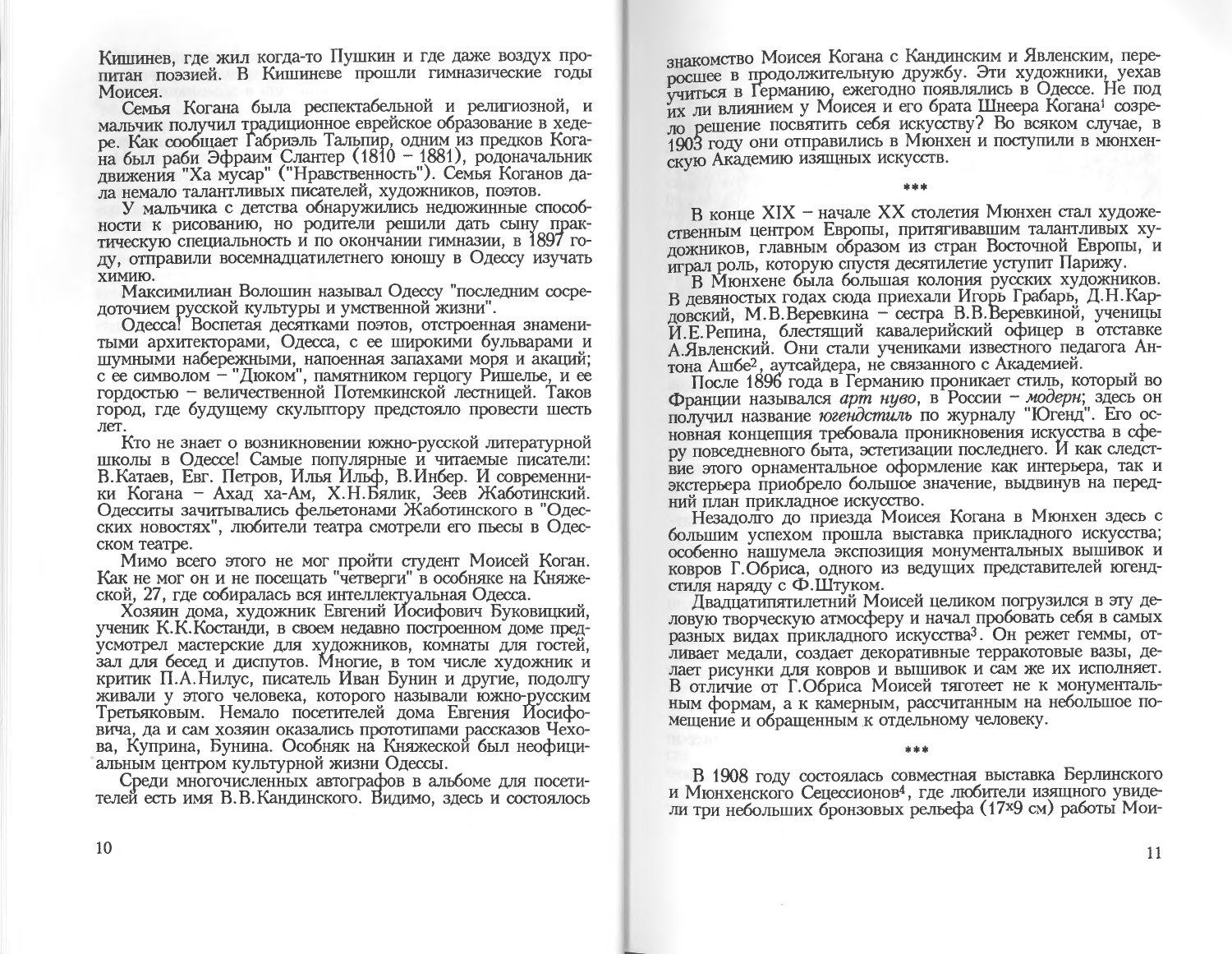

Моисей Коган. Группы девушек среди деревьев. Гравюра на дереве

сея Когана. После этой выставки он сразу приобрел известность.

В следующем году в Мюнхене создается Новое объединение художников - детище Василия Кандинского. Его Манифест (1909), отпечатанный на двойном листе и размноженный в нескольких экземплярах, громогласно объявил о созлании новой организации и ее художественном кредо, которое в основном сводилось к поискам новых форм выражения и признанию за художником права не столько отражать впечатление от окружающей реальности, сколько выражать внутренний импульс мастера. Через два года это приведет к возникновению абстрактного искусства и появлению нового объединения "Синий всадник" (1911). В выставках этого общества участвовал Коган.

Вспоминая об этом времени спустя почти полстолетия, немецкий писатель и искусствовед Карл Витт, дружба которого с Моисеем началась в эти годы, отвергал факт принадлежности Когана к организации, созданной родоначальником абстракционизма.

"Хотя Моисей и общался, - пишет он, - с Кандинским и особенно с Явленским, тем не менее не имел ничего общего с их революционными установками, очень отличался от них и был целиком одержим своими идеями".

Действительно, трудно представить себе более противоположные натуры, чем Кандинский, о котором один его друг сказал, что этот человек может двигать горы, и Коган, тихий.

петательный, не помышляющий о славе и богатстве. Но факт его участия в Новом объединении художников подтвержден. В 4-м номере (1910) петербургского журнала "Аполлон" было опубликовано "Письмо из Мюнхена" Кандинского: он назвал имена членов Нового объединения художников. спели которых наряду с М.В.Веревкиной, В.Бехтеевым. А Явленским упомянуто имя М. Когана. Тогда же, используя свой опыт искусного мастера рельефов, молодой скульптор отлил из бронзы медаль (диаметр 2,9 см) в честь знаменательного события - рождения Нового объединения. Он исполняет ее не в абстрактном стиле, не в духе отвлеченной символики, но в традициях античного низкого рельефа, насколько можно судить по нечеткому воспроизведению в книге "Кандинский в Мюнхене"\* .

В следующем "Письме из Мюнхена", присланном Кандинским в том же году в "Аполлон" (N7), сообщается, что обстановка в Мюнхене изменилась. С одной стороны, пользовались заслуженным успехом несколько выставок французского искусства, но с другой - усилились националистические тенленции и некоторые галереи закрыли свои двери перед иностранными художниками. Весьма вероятно, это обстоятельство и послужило причиной переезда Когана в Париж. Тем не менее все последующие годы вплоть до первой мировой войны он продолжал участвовать в выставках Мюнхена, Берлина и Лрездена, а в 1914 году, как сообщает Тиме-Беккер, украсил рельефами стены злания немецкой промышленной экспозиции.

als als all

Еще в Германии Коган познакомился с известным немецким скульптором Вильгельмом Лембруком, своим сверстником, который приблизительно в то же время оказался в Париже. В отличие от Когана, Лембрук тяготел к монументальной скульптуре, экспрессивным и произвольно удлиненным пропорциям. Но при всей несхожести, их объединяла верность природе, отказ от бездуховности и неприятие абстрактных форм. Коган не оставил никаких письменных свидетельств своих взглядов, но, полагаю, он мог бы подписаться под словами Лембрука, высказанными в одном из его писем: "Тот, кому враждебна природа, кто полагает, будто можно превзойти ее или вовсе уничтожить волевым усилием, - всегда проигрывает. Ибо природа - это жизнь, а жизнь... это ЧУВСТВА И МЫСЛИ...

<sup>•</sup> См. список использованной литературы в конце статьи.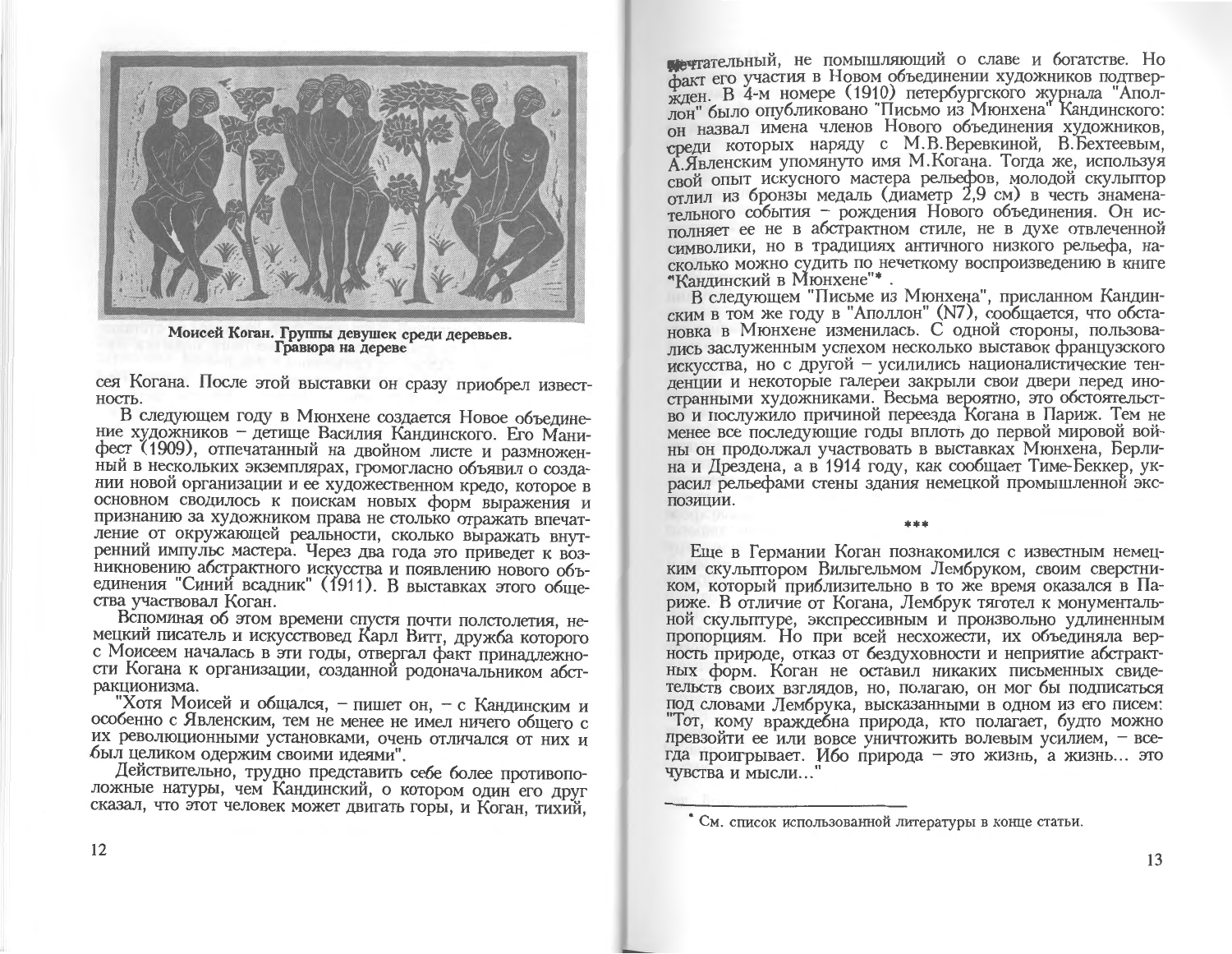Ближе всех Когану был Аристил Майоль. Но отдавая дань глубокого уважения великому ваятелю, преклоняясь перед его почти языческими статуями, напоёнными земными соками, он не стал подражать старшему современнику. Коган выбрал свою тропу, и по ней он отправился в путь, никуда не сворачивая.

Обнаженное женское тело - единственная тема произведений Когана. Но изображая его, он передавал самые разнообразные оттенки человеческих эмоций. Он воспевал красоту не идеализируя, выражал вечное и одновременно оставался современным. Его героини - женщины XX века, но без приземленности и бытовизма, создания из плоти и крови, и вместе с тем они – олицетворение возвышенной духовности. Певучий ритм округлых форм, легкая светотень, трепешущая на поверхности, естественные простые и грациозные движения являли ту теплоту и поэтичность, которые приводили в восхищение современников - свидетелей этого бесхитростного артистизма.

Джон Ревалд и Хил Аронсон вспоминают о восторженном отзыве Майоля, пояснявшего, что скульптура Когана возникла на базе его совершенных рисунков. "Чтобы стать настоящим скульптором, - говорил Майоль, - нужно беспрерывно рисовать". Коган был страстным рисовальщиком. О мастерстве Когана-рисовальщика можно судить по рисунку, помещенному на 8 странице. Контурная линия мягко обегает тело, не задерживаясь на деталях, скользит, выявляя основные формы, и буквально поет нежную мелодию во славу юности. Почти незаметная растушевка создает едва уловимую игру светотени, наполняет живым дыханием все существо молодой женщины, черты лица которой типичны для женщины 20-х -30-х годов XX века.

Коган избрал для себя жанр мелкой пластики. Может быть, потому, что ее камерность, ее обращенность к отдельному человеку позволяла передавать ту доверительную интонацию, которая была свойственна его натуре. Очевидно, в этом и заключается секрет "волшебного действия" статуэток Когана, о котором писали многие. Покой и гармония, служение красоте в век прямых линий, угловатых или вовсе абстрактных форм были для большой части любителей искусства равносильны откровению.

Маленькая гипсовая статуэтка сидящей обнаженной де-

вушки - очевидно, одна из наиболее ранних работ Когана в области круглой скульптуры - находится в Музее Израиля в Иерусалиме. Это дар Райкиса<sup>5</sup>, того самого друга Джона Ревалла и Моисея Когана, который намеревался организовать первую мемориальную выставку художника вскоре после окончания войны.

В движении фигуры - скованность и неуверенность. Парадлельно поставленные ноги с приплюснутыми ступнями наводят на мысль о сознательном подражании примитиву, а боязливое движение прижатых к животу рук придает изображению трогательное обаяние. Это движение скулыттор повторил в рельефе 1927 года, изобразив женщину, оглядывающуюся на ходу.

Некоторые писавшие о скульптурах Моисея Когана нахолили их схожими с танагрскими<sup>6</sup> статуэтками. Это скорее поэтическая метафора, ибо стиль Когана неотделим от ментальности XX века: сравнение же, видимо, основано на том, что Коган предпочитал небольшие размеры, аналогичные Танагре (чаще всего от 17 до 48 см). Но были и исключения. На выставке "Памяти художников - жертв Катастрофы", организованной Музеем Тель-Авива к двадцатилетию Государства Израиль, в числе шести произведений Моисея Когана была фигура "Стоящая обнаженная" высотой 85 см. Поколенная бронзовая скульптура выдержана в ином ключе - мажорном, если не сказать больше - героическом. Чеканный силуэт, с отведенными назад руками, вдохновенное, подчеркнуто индивидуализированное лицо с прямым носом, тонкими дугами бровей, сросшихся у переносицы, выпуклыми веками и маленьким ртом - все это свидетельствует о поисках нового идеала красоты и сильного характера.

Наряду со статуэтками Моисей Коган любил делать "женские головки". Они были очень разнообразны и с античным идеалом красоты имели еще меньше общего, чем статуэтки. Чаще всего это лица средиземноморского типа с большими миндалевидными глазами, светящиеся умом и внутренней красотой. Пропорции лица не идеальны: высокий чистый лоб и маленький, иногда раздвоенный подбородок, широкий разлет глаз под тонкими дугами бровей. Воспроизводимая на странице 7 голова если и не портретна, а создана поэтическим воображением художника, то во всяком случае передает определенный семитический тип красоты. Крупный нос и пухлые губы гармонично сочетаются со стилизованными в духе греческой архаики волосами.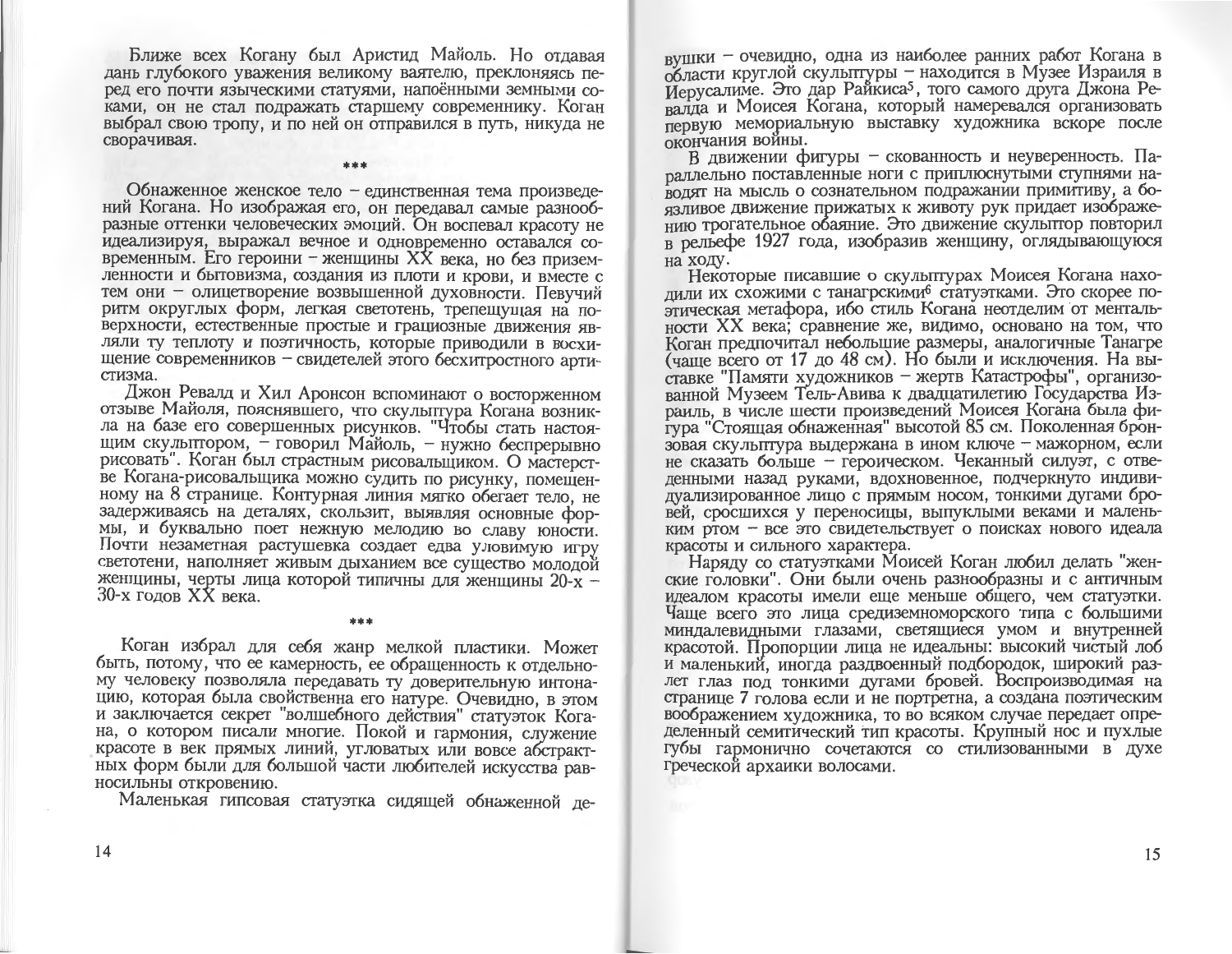Процесс создания ску-**ЛЫТТУРНОГО ПРОИЗВЕДЕНИЯ V** Моисея Когана был сугубо индивидуальным, никем не применявшимся. Обычно скульпторы выполняют модель, чаще всего в глине или пластилине. Затем, обволакивая ее гипсом, делают форму, в которой произведение отливается в плавком материале. Коган же начинал с изготовления формы и резал в ней негативный объем. Создавая увлекший его образ, он вгрызался в твердую форму все глубже, его руки осторожно удаляли лишние куски материала, до тех



пор, пока пальцы не нащупывали точные контуры, которые он сверял со своими многочисленными рисунками. Это и позволяло достигать большей обобщенности, чем при лепке7. Метод, в котором он экспериментировал, требовал абсолютного владения скульптурной техникой, он означал также отказ от академических правил, что вообще характерно для европейского искусства XX века. Конечно, при таком трудоемком методе, не заботясь о скорейшем завершении произведения, скульптор создал сравнительно небольшое количество работ. Критик Хуго Кубш писал в "Кунствандере" в 1929 году, что за 15 лет творчества Коган создал немного, "но то, что он сделал, принадлежит к значительнейшим и красивейшим созданиям нашего времени".

С самых первых шагов в искусстве Моисей Коган был отмечен всеми как превосходный график. В одной из его ранних гравюр "Группы девушек среди деревьев" заметна связь с югендстилем. Рука мастера подчиняет себе движение резца, и он, скользя по плоскости, выводит на ней то угловатые, то закругленные контуры фигур, вплетенные в декоративный узор (рис. на стр. 12).

\*\*\*



**русском** журнале "Среди коллекционеров" (1922. N 11-12) была напечатана статья за подписью Р.Е.<sup>8</sup> Говоря о большом интересе к творчеству русских художников за рубежом и начиная с Осипа Палкина. автор пишет: "Другой русско-еврейский скульптор, пользующийся за границей успехом, Моисей Коган, выступил теперь в качестве графика с серией гравюр на дереве. Последняя в количестве двенадцати листов иллюстрирует поэму 'Изо' немецкого писателя Карла Витта... Поэма эта выпущена галереей Флехштейм в Берлине в серии роскошных библиофильских изданий, украшенных выдающимися гра-

Моисей Коган

фиками и отпечатанных в ограниченном количестве экземпляров. Судя по некоторым воспроизведениям, Коган в иллюстрациях к виттовской поэме показал себя настоящим мастером гравюры".

Когда в Дюссельдорфе в галерее Вёмель готовилась мемориальная выставка Моисея Когана (1964 год), Витт написал предисловие к каталогу. Помимо оценки творчества автор рассказал о Когане как о человеке. Он видел друга очень разным. Чаще всего утонченным мечтателем, не заботящимся о славе и материальных благах, целиком погруженным в свое искусство; иногда беспечным художником, представителем богемы, даже бродятой; но всегда фанатично влюбленным в женскую красоту, которой он преданно поклонялся. Карл Витт раздобыл фотографию Когана, которую поместил на страницах упомянутого каталога. Во всем облике художника ощущается уверенность и достоинство европейски воспитанного человека, погруженного в свою работу.

Репутация Когана как скульптора была настолько бесспорной, что в 1925 году он был избран вице-председателем Осен